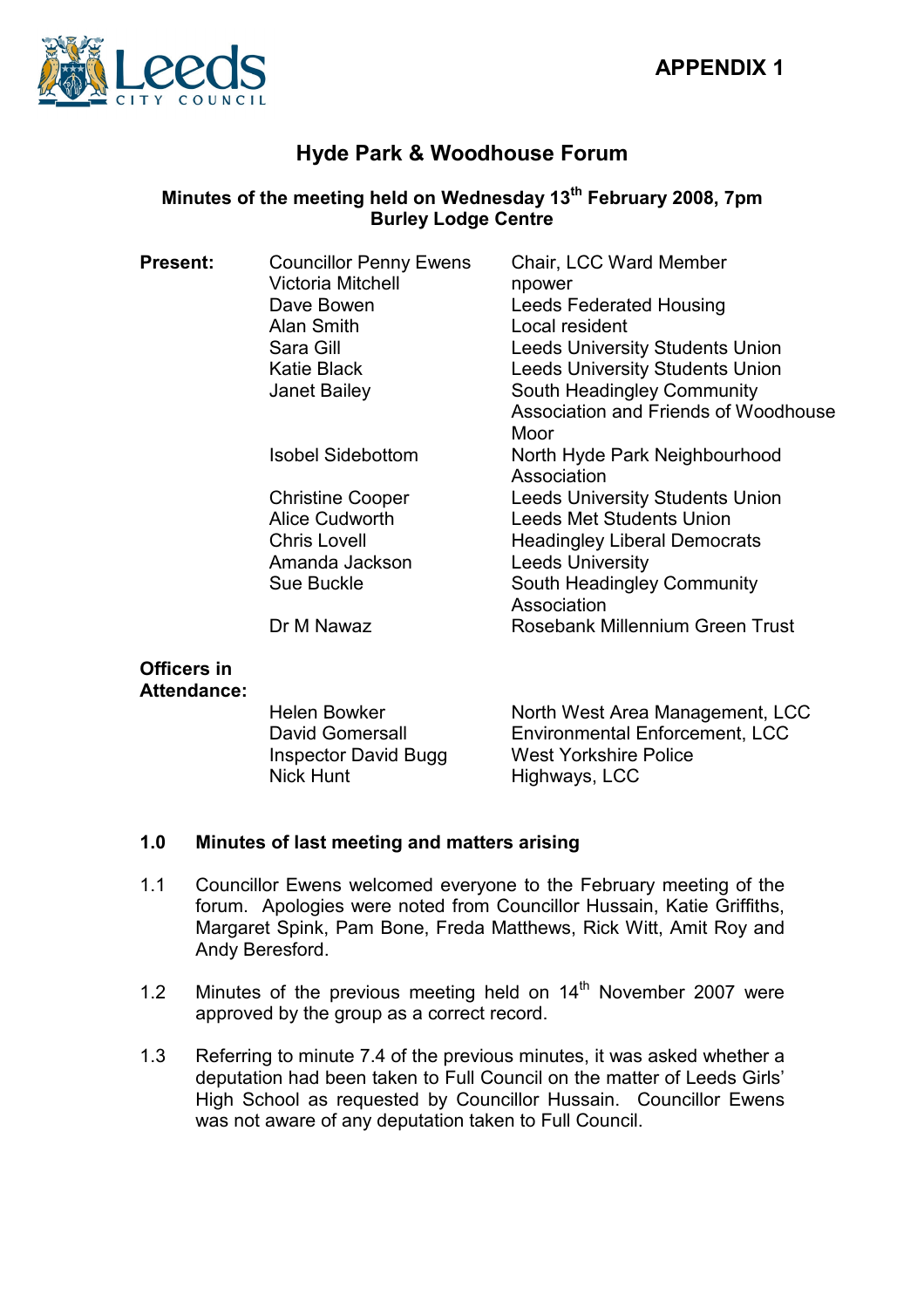- 1.4 Sue Buckle informed the group of the forthcoming Royal Park Community Consortium meeting on 20th February, 7pm at Brudenell Primary School. Councillor Ewens sends her apologies.
- 1.5 Janet Bailey requested that the Hyde Park and Woodhouse DPPO be discussed first under AOB.
- 1.6 Councillor Ewens moved item 3, Neighbourhood Policing Teams Update, to the end of the agenda so Inspector David Bugg could familiarise himself with any issues that may be brought up throughout the course of the meeting.

#### 2.0 Community warmth scheme

2.1 Victoria Mitchell, Energy Savings Advisor at npower presented the community warmth scheme which is being run in conjunction with Leeds City Council. She then responded to the groups queries and comments and circulated information on the scheme.

#### 3.0 University Update

- 3.1 Amanda Jackson, Community Policy Officer at University of Leeds, presented the annual Neighbourhood Helpline report for 2006-07 and responded to the groups queries and comments.
- 3.2 In summary, specific references were made to the following issues:-
	- the majority of calls were around anti-social behaviour and noise nuisance;
	- calls were primarily focused in Hyde Park and Headingley, especially around Ash Grove and the Hyde Park cinema;
	- peak times were in October, February, June and July.
- 3.3 Amanda Jackson also referred to a 'Community Guide' that was being circulated this year. She also reported that Sara Gill from the Students Union would be doing talks with residents in Halls accommodation regarding responsible waste disposal and recycling. Sue Buckle asked whether attendance would be compulsory and was interested in being involved in the communication process.
- 3.4 A new community environmental working group had been established at the University with relevant experts involved.
- 3.5 In relation to students bringing cars into the city Amanda Jackson reported that they are advised by the University not to bring a car as are unable to park on campus. Nick Hunt queried the new green travel plan that had been introduced at Leeds Met and was now displacing car parking to the streets surrounding the Headingley campus.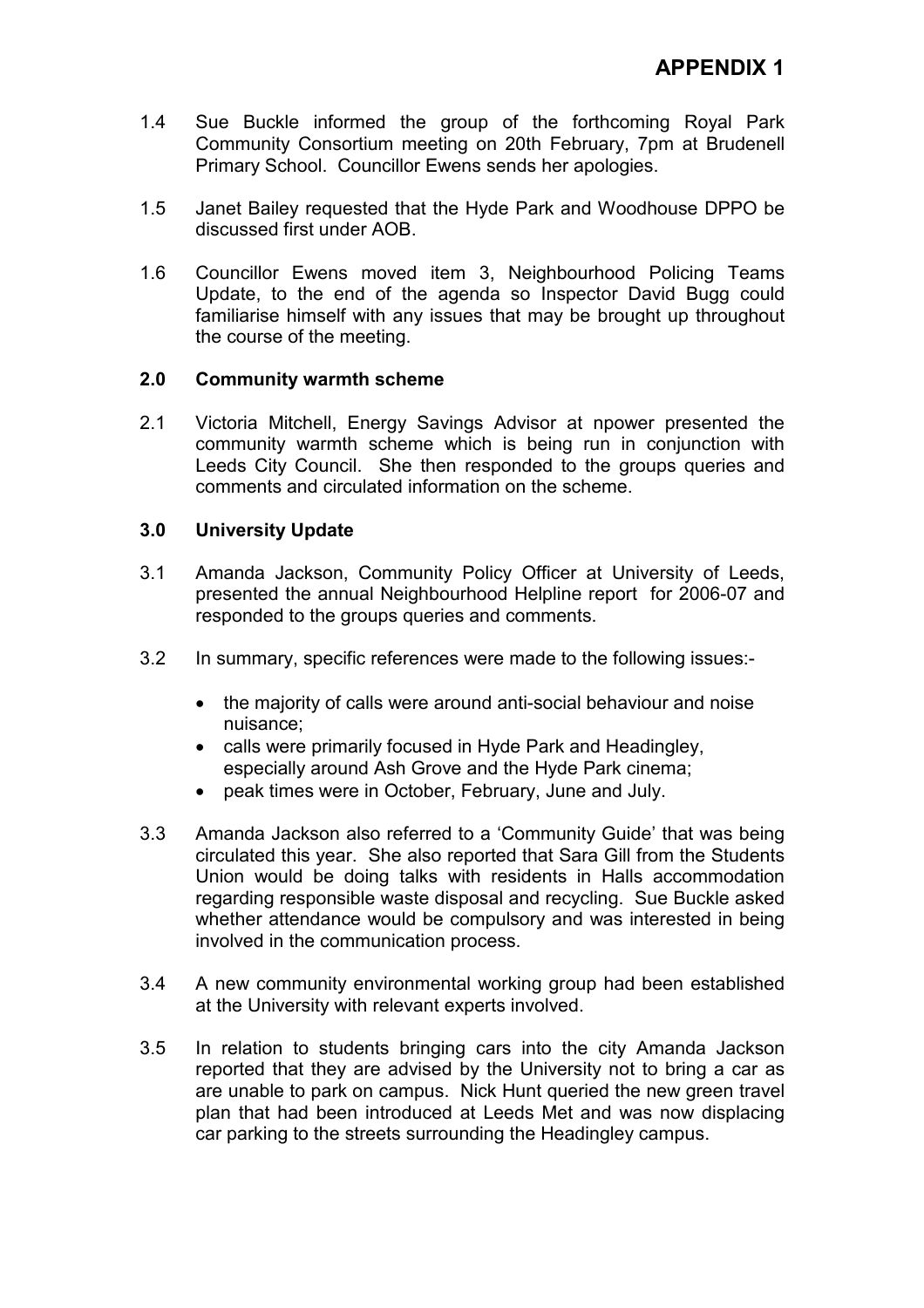- 3.6 A member of the forum asked for clarification on how the University are contributing to and supporting the Greenstreets project. The group would also like any non-students to help volunteer.
- 3.7 A Community Strategy (copies of which are available on the website) was produced last year and is up for review in June/July. The strategy will be going to the community housing forum for consultation.

### 4.0 Enforcement Update

- 4.1 David Gomersall, Environmental Enforcement, presented an update and responded to any queries and comments.
- 4.2 In summary, specific references were made to the following issues:-
	- waste in gardens and bins in streets were the two main issues for this ward although they are the lowest priorities for the department after fly tipping, commercial waste and littering;
	- one landlord had been prosecuted in the ward although asked for members of the public to report any problems with landlords and be prepared to give evidence in court, otherwise difficult to prosecute;
	- there are problems with the OPAL student developments on Burley Road regarding adequate waste disposal (Leeds University Students Union forwarded the relevant contact details for OPAL);
	- that in relation to there not being enough bins in the area especially by bus stops, need more people to highlight this to the council and the local ward members. (Cllr Ewens responded and agreed for any issues to be sent to her and she would then forward them on to the relevant officer);
	- need to improve public awareness around black bins being left on the streets instead of in yards and general street untidiness.
- 4.3 Sara Gill suggested that the department do a bins audit and that they take the initiative as need workable solutions to problems. David Gomersall responded and highlighted that an audit had been done but would follow up this issue with the Streetscene team.

#### 5.0 Highways Update

- 5.1 Nick Hunt, Senior Traffic Engineer in Highways Services, presented an update on the Mouchel Parkman study and responded to questions and comments on the parking proposals.
- 5.2 In summary, specific references were made to the following issues:-
	- two areas have been identified where restrictions will be implemented, these are Cliff Road/Woodhouse Street and Shay Street/Holborns and should be in place during 2008/09;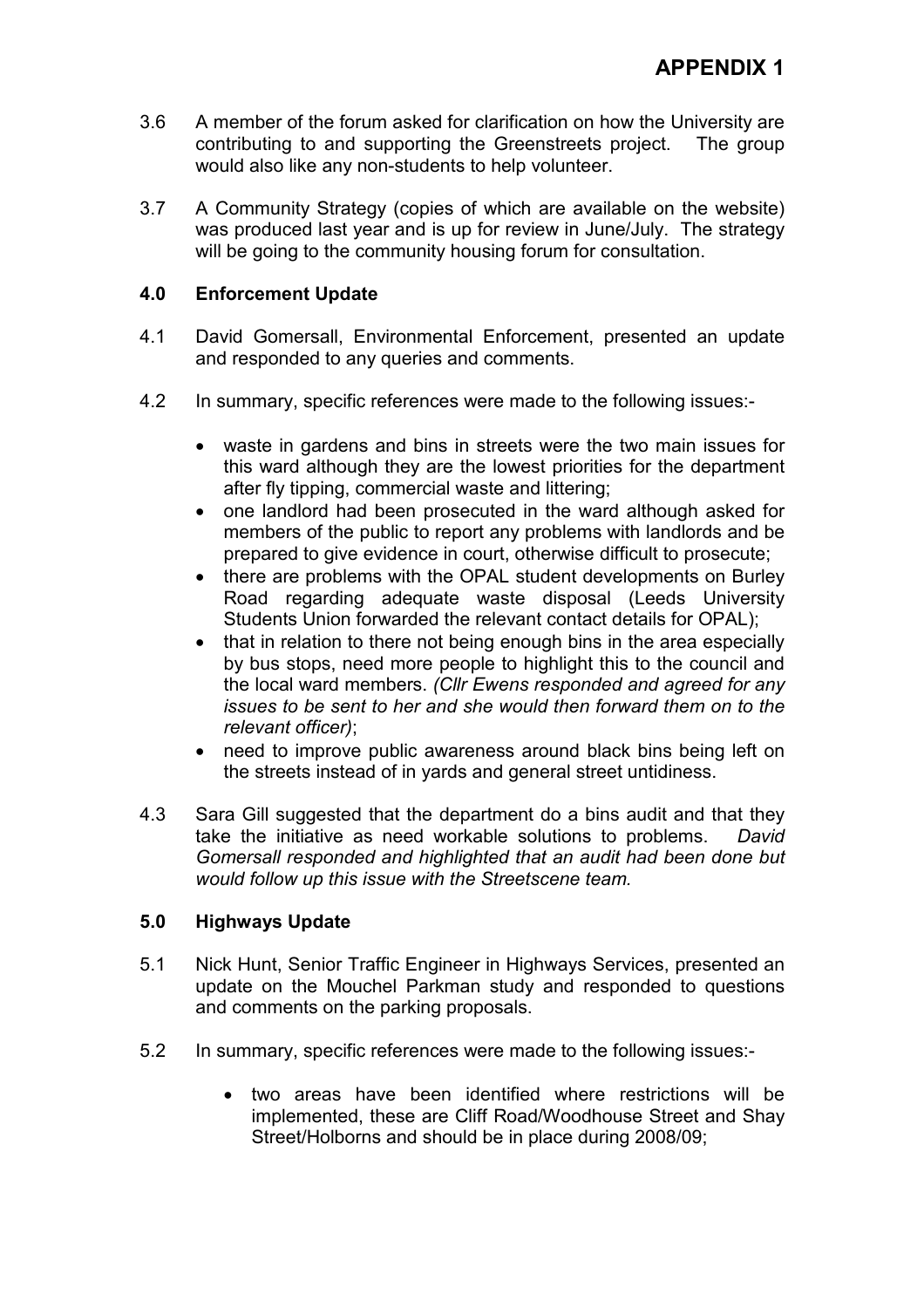- the need to arrange consultations with local residents who will be affected by the new parking proposals. North West Area Management to arrange two consultation events;
- the need to encourage students to leave cars at home;
- the need for similar restrictions to be implemented along Brudenell Road and for parking to be formalised as access is currently being restricted there;
- the need for traffic calming measures to be introduced on Rosebank Road/Millennium Green. Nick Hunt replied that speeding and joyriding issues were not a high priority and would afford budget to areas where accidents are high.

#### 6.0 Review of Extended Services

- 6.1 Dawn Appleyard, Extended Services Coordinator, presented an update on extended services in the ward and responded to comments and questions.
- 6.2 In summary, specific references were made to the following issues:-
	- the priorities for the area are 0-19 years although extends beyond that working with parents;
	- Extended Services is changing rapidly and there are 40 clusters in the city at different stages in terms of progress;
	- there is a need for more joined up working and co-ordinating of activities across the city;
	- there is a need to use greenspace for play areas for extended service activities, however there is a lack of greenspace in the ward. Cllr Ewens to discuss this with Sean Flesher from Parks and Countryside.

## 7.0 Neighbourhood Policing Teams Update

- 7.1 Inspector Dave Bugg has replaced Inspector Coldwell and is now the Inspector for Hyde Park and Woodhouse Neighbourhood Policing Team (NPT). He introduced himself and some of the changes that would be occurring in the new NPTs.
- 7.2 In summary, specific references were made to the following changes:-
	- the new NPT will be delivering on improved call management and neighbourhood policing;
	- the need to recruit new PCSOs as numbers are stagnant at moment;
	- the changes in the NPTs will be implemented from  $3<sup>rd</sup>$  March 2008 and cover will be from 7am–12am Monday to Wednesday and 7am–2am Thursday to Sunday;
	- Inspector Bugg encouraged local residents to call Belle Vue NPT direct with any immediate issues;